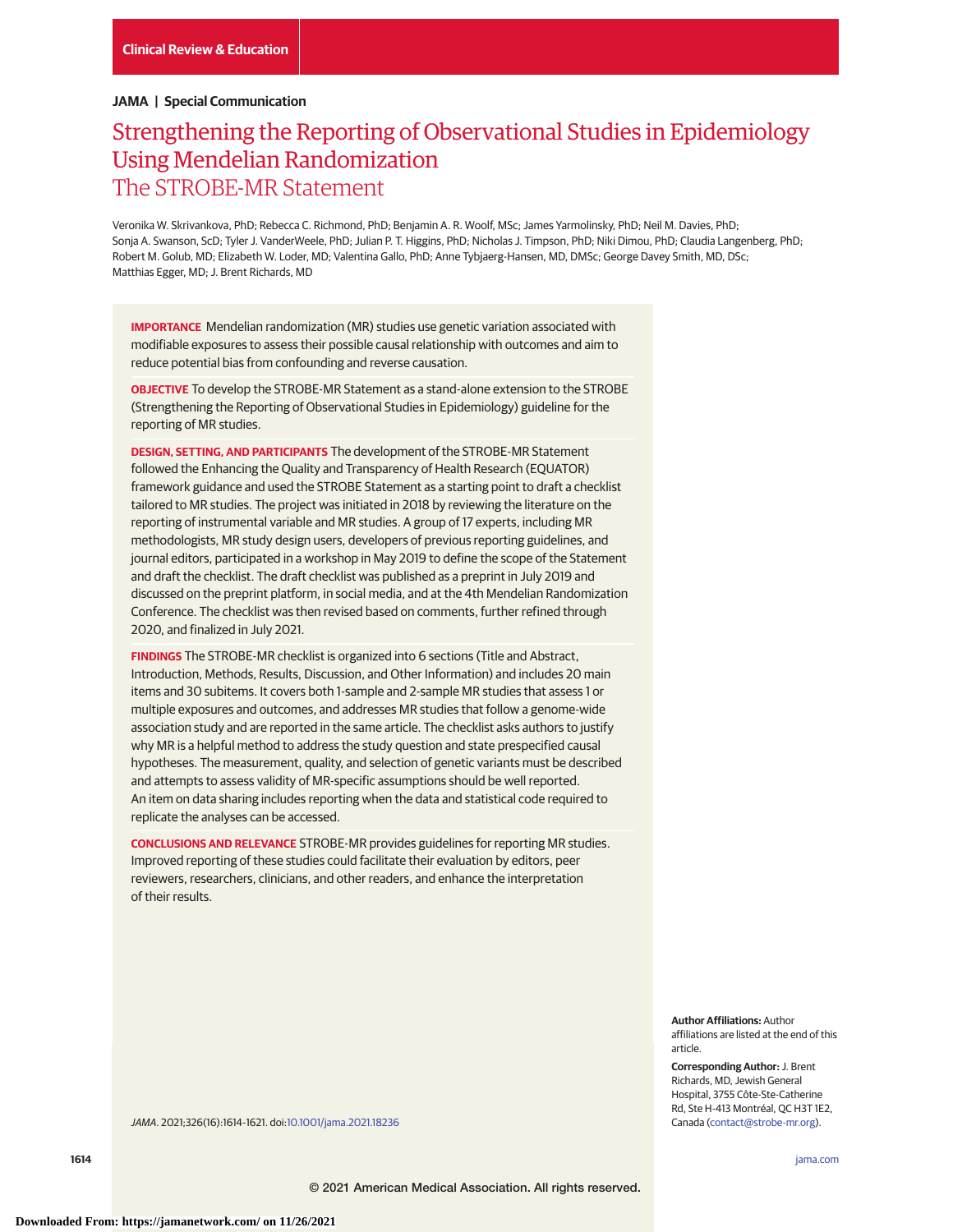**MENT** endelian randomization is a method that uses genetic<br>
factors) to assess their possible causal relationship with<br>
outcomes and aims to reduce hiss from confounding including revariation associated with modifiable exposures (or risk outcomes, and aims to reduce bias from confounding, including reverse causation, in epidemiological studies.<sup>1-3</sup> Mendelian randomization studies use genetic variants, typically single-nucleotide polymorphisms (SNPs), that are reliably associated with exposures of interest but do not vary with the correlated lifestyle or socioeconomic factors that may confound conventional observational associations. In recent decades, the number of published mendelian randomization studies has increased rapidly, from 1 report in 2003 to more than 800 articles in 2020. Recent studies have addressed topics as diverse as IL-6 receptor inhibition and prognosis of COVID-19,<sup>4</sup> cannabis use and risk of schizophrenia,<sup>5</sup> and association of education and intelligence with risk of Alzheimer disease.<sup>6</sup>

The use of genetic variants for testing hypotheses of causal inference regarding the potential relationship between modifiable exposures and health outcomes depends on the gene-environment equivalence assumption, that modification of the exposure by genetic variation will have the same downstream influence on the outcome as if the exposure weremodified through an environmental intervention (including lifestyle and pharmaceutical factors).<sup>7</sup> As noted by Emdinet al,<sup>2</sup> "[m]endelian randomization rests on 3 main assumptions: (1) the genetic variant is associated with the risk factor; (2) the genetic variant is not associated with confounders; and (3) the genetic variant influences the outcome only through the risk factor."

Mendelian randomization can be applied within the instrumental variable framework, if specific assumptions are met. Assumptions are violated if, for example, there is horizontal pleiotropy, in which the genetic variant influences the outcome independently of the risk factor. Also, the variant could be in linkage disequilibrium with another variant that is associated with the outcome or could vary by ancestry.<sup>8,9</sup> Misleading inferences can be generated in mendelian randomization analyses if the relationships relating the exposure to the outcome are misspecified, for example, if the genotype directly affects the outcome, which then affects the putative exposure (ie, reverse causation).

Despite increasing relevance and popularity of mendelian randomization studies, their reporting is often incomplete, which may limit the credibility of potential causal inference.<sup>10-12</sup> Reporting guidelines, such as the Strengthening the Reporting of Observational Studies in Epidemiology (STROBE) guideline,<sup>13</sup> can improve reporting quality.<sup>14</sup> STROBE-MR was developed as a guideline for reporting mendelian randomization studies. It is accompanied by an Explanation and Elaboration (E&E) document,<sup>15</sup> which gives the rationale for each item in the checklist and examples of good reporting. This Special Communication describes the development of the STROBE-MR Statement and includes the checklist of recommended items for inclusion in reports of mendelian randomization studies.

# STROBE-MR Development Methods

## Initial Steps

With increasing evidence that reporting quality of many mendelian randomization studies is inadequate,<sup>10-12</sup> the core group (V.W.S., R.C.R., G.D.S., M.E., J.B.R.) established the STROBE-MR project in

#### **Key Points**

**Question** What information should be included in reports of mendelian randomization (MR) studies?

**Findings** An international expert committee, informed by the methodological framework for guideline development of the Enhancing the Quality and Transparency of Health Research (EQUATOR) Network and using a consensus process, developed the STROBE-MR checklist, which includes 20 main items and 30 subitems for reporting the results of MR studies.

**Meaning** Use of the STROBE-MR reporting guideline for MR studies could facilitate evaluation by editors, peer reviewers, researchers, clinicians, and other readers, and enhance the interpretation of their results.

2018. Development of STROBE-MR was informed by the Enhancing the Quality and Transparency of Health Research (EQUATOR) Network's methodological framework for guideline development.<sup>14</sup> First, the literature on the reporting of instrumental variable and mendelian randomization studies was reviewed to identify deficiencies in reporting and previous guidance. Keywords in the article title (instrumental variable OR mendelian randomization) were combined with reporting in the title or abstract. The search was performed in the PubMed database and updated several times during the process of developing the guidance, with the last update on July 8, 2021. Additional literature searches were conducted to identify methodological articles or examples of good reporting.

Second, funding was obtained for the guideline initiative and, specifically, for a face-to-face meeting. A list of potential participants was developed based on the networks of the project's core group and literature searches. Experts in various fields were invited, ranging from mendelian randomization methodologists and authors of previous reporting guidelines to frequent mendelian randomization study design users and scientific journal editors. The list of the 17 meeting participants is available on Open Science Framework [\(https://osf.io/fpb8g/\)](https://osf.io/fpb8g/).16

#### Meeting Preparation

In preparation for the meeting, the core group generated a draft checklist with items that should be reported in mendelian randomization studies. Built on STROBE, the list focused on mendelian randomization–specific assumptions, methods of assessment of their potential violations, and the reporting of data and data sources used in mendelian randomization studies. The draft checklist was tested on a random sample of original articles published in 2018, reporting on mendelian randomization study. PubMed was searched for eligible articles using the MESH term mendelian randomization analysis and free text terms mendelian randomization and mendelian randomisation in the title or abstract.

Of 404 potentially eligible articles (as of April 1, 2019), 20 were randomly selected and scanned to determine whether they contained original research. If not, additional articles were randomly selected until 20 reports of mendelian randomization studies were assessed (of which 10 used a 1-sample and 10 a 2-sample mendelian randomization study design). The sample size of 20 was a pragmatic choice of number of publications that could be reviewed in detail before the meeting in May 2019. The purpose of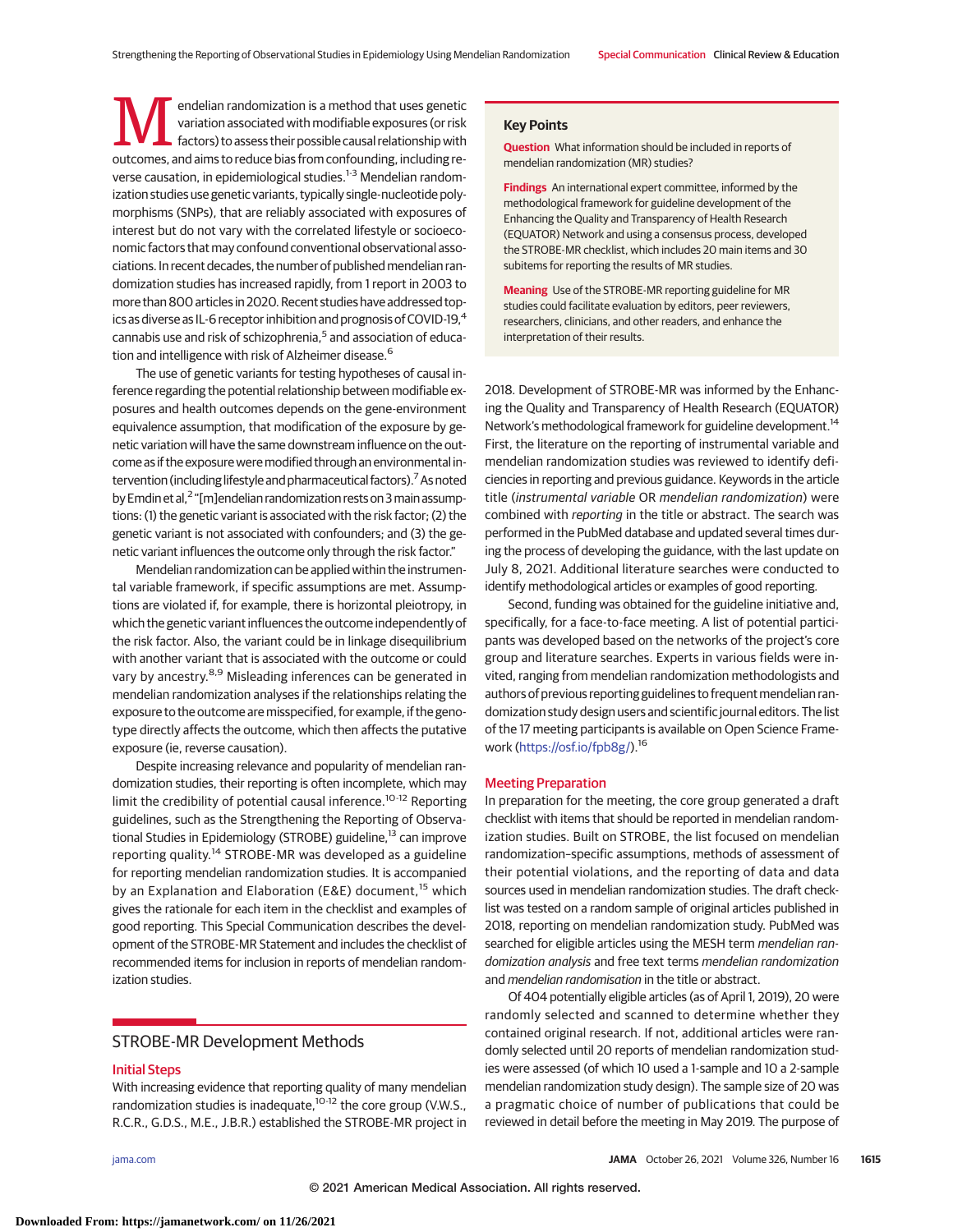| <b>Term</b>                                        | Explanation                                                                                                                                                                                                                                                                                                                                                                                                                                         |
|----------------------------------------------------|-----------------------------------------------------------------------------------------------------------------------------------------------------------------------------------------------------------------------------------------------------------------------------------------------------------------------------------------------------------------------------------------------------------------------------------------------------|
| Mendelian randomization (MR)                       | A method that uses genetic variation to strengthen possible causal inference regarding modifiable exposures influencing<br>risk of disease or other outcomes. Most MR studies are implemented within an instrumental variable framework, using<br>genetic variants as instrumental variables.                                                                                                                                                       |
| 1-Sample MR                                        | A type of MR study in which a single sample of individuals is used to estimate the genetic variant-exposure and genetic<br>variant-outcome associations. This approach requires that the genetic variants, exposures, and outcomes are all<br>measured in the same sample and individual-level data are available on all participants.                                                                                                              |
| 2-Sample MR                                        | A type of MR study in which the genetic variant-exposure and genetic variant-outcome associations are estimated in<br>different samples and combined using meta-analysis tools. This approach requires summary-level statistics of the<br>association of each genetic variant in the 2 samples. It does not require individual-level data.                                                                                                          |
| Instrumental variables (IVs)                       | Variables associated with the exposure of interest, that are not related to confounders, and that affect the outcome only<br>through the exposure.                                                                                                                                                                                                                                                                                                  |
| IV assumptions (core assumptions<br>in MR studies) | Relevance assumption: The genetic variants are associated with the exposure of interest.<br>Independence assumption: The genetic variants share no unmeasured cause with the outcome.<br>Exclusion restriction assumption: The genetic variants do not affect the outcome except through their potential effect on<br>the exposure of interest.                                                                                                     |
| Gene-environment equivalence                       | The notion that differences in an exposure induced by genetic variation will produce the same downstream effects on<br>health outcomes as differences in the exposure produced by environmental influences.                                                                                                                                                                                                                                         |
| Genetic variant                                    | A variation in the DNA sequence that is found within a population. Typically, a single-nucleotide polymorphism.                                                                                                                                                                                                                                                                                                                                     |
| Single-nucleotide polymorphism<br>(SNP)            | A genetic variant in which a single base pair in the DNA varies across the population, at an appreciable frequency. SNPs<br>typically have 2 alleles (eg, adenine, cytosine, guanine, or thiamine). If the SNP is associated with the trait, then 1 allele<br>will be associated with a higher value of the trait, the other with a lower value. In MR studies, SNPs are the most common<br>genetic variants used as IVs for a modifiable exposure. |
| Allele score                                       | A single variable produced by combining information from several SNPs that are associated with a trait or phenotype<br>(eq. blood pressure), which can be used to predict the exposure in an MR study. An allele score is sometimes also referred<br>to as genetic risk score, polygenic score, genetic prediction score, etc.                                                                                                                      |
| Linkage disequilibrium                             | The nonrandom association of alleles at 2 or more loci. This normally occurs within a small region of the genome in the<br>general population. This is a potential source of bias in MR studies.                                                                                                                                                                                                                                                    |
| Horizontal pleiotropy                              | A situation in which genetic variants affect the outcome via pathways independent of the exposure. This is a violation of<br>the exclusion restriction assumption and a source of bias in MR studies.                                                                                                                                                                                                                                               |

Table 1. Glossary of Commonly Used Terms in Mendelian Randomization Studies<sup>a</sup>

this pilot review was to better understand the clarity of items on the first checklist draft and to support the literature on reporting deficiencies. It was not intended to be a systematic review. The draft checklist was sent to meeting participants on May 1, 2019, along with the meeting agenda, the EQUATOR guidance on developing reporting guidelines,<sup>14</sup> the STROBE Statement<sup>13</sup> and E&E document,<sup>17</sup> and other background articles. A formal Delphi process was not performed.

#### Consensus Meeting

The literature review and pilot study results were presented at a 2-day face-to-face meeting, which took place May 16-17, 2019, at the Medical Research Council Integrative Epidemiology Unit at the University of Bristol. The meeting described the rationale and steps of developing reporting guidelines and included sessions on the empirical evidence on the reporting of instrumental variable and mendelian randomization studies, discussions of the draft checklist, and a session on the publication of STROBE-MR. Selected items were discussed in more detail and a meeting participant was assigned to every item according to expertise and availability. These "item leaders" were tasked with finalizing the wording and covering the item in the E&E document.<sup>15</sup> The agenda of the meeting and other meeting materials are available on Open Science Framework.<sup>16</sup>

### Further Consultation and E&E

The draft checklist was published as a preprint in July 2019<sup>18</sup> and debated on the preprint platform, Twitter, and at the 4th Mendelian Randomization Conference.<sup>19</sup> As of July 2021, the preprint had been viewed more than 5000 times and downloaded more than 3500 times.<sup>18</sup> All the comments received at the Mendelian Randomization Conference or obtained from the preprint platform and tweets were subsequently discussed in the core team's video conferences during 2019 and 2020, and implemented in the checklist, as appropriate.

In parallel, the group developed the E&E document. The item leaders wrote a paragraph explaining the rationale for each of their items and provided examples of good reporting for inclusion in the E&E document.15A glossary of commonly used terms in mendelian randomization studies was also prepared, drawing on the work of Davies et al<sup>3</sup> and Wade et al.<sup>20</sup> Supplementary educational material was included relating to the key assumptions underlying mendelian randomization studies, their assessment and falsification, and the interpretation of potential causal effect estimates. An abridged version of the STROBE-MR glossary is included in the present article (Table 1).

# Results

## Scope of STROBE-MR

The group agreed that the guidelines should apply to studies that use properties of germline genetic variation to strengthen potential causal inference of modifiable exposures on outcomes. The guidelines are tailored to the majority of such studies that use an instrumental variable framework. They cover both 1-sample and 2-sample mendelian randomization studies that assess or multiple exposures and outcomes and mendelian randomization studies that follow a genome-wide association study and are reported in the same article. For mendelian randomization studies that do not use instrumental variable estimation (eg, some studies of gene-by-environment interaction<sup>21</sup>), some items of the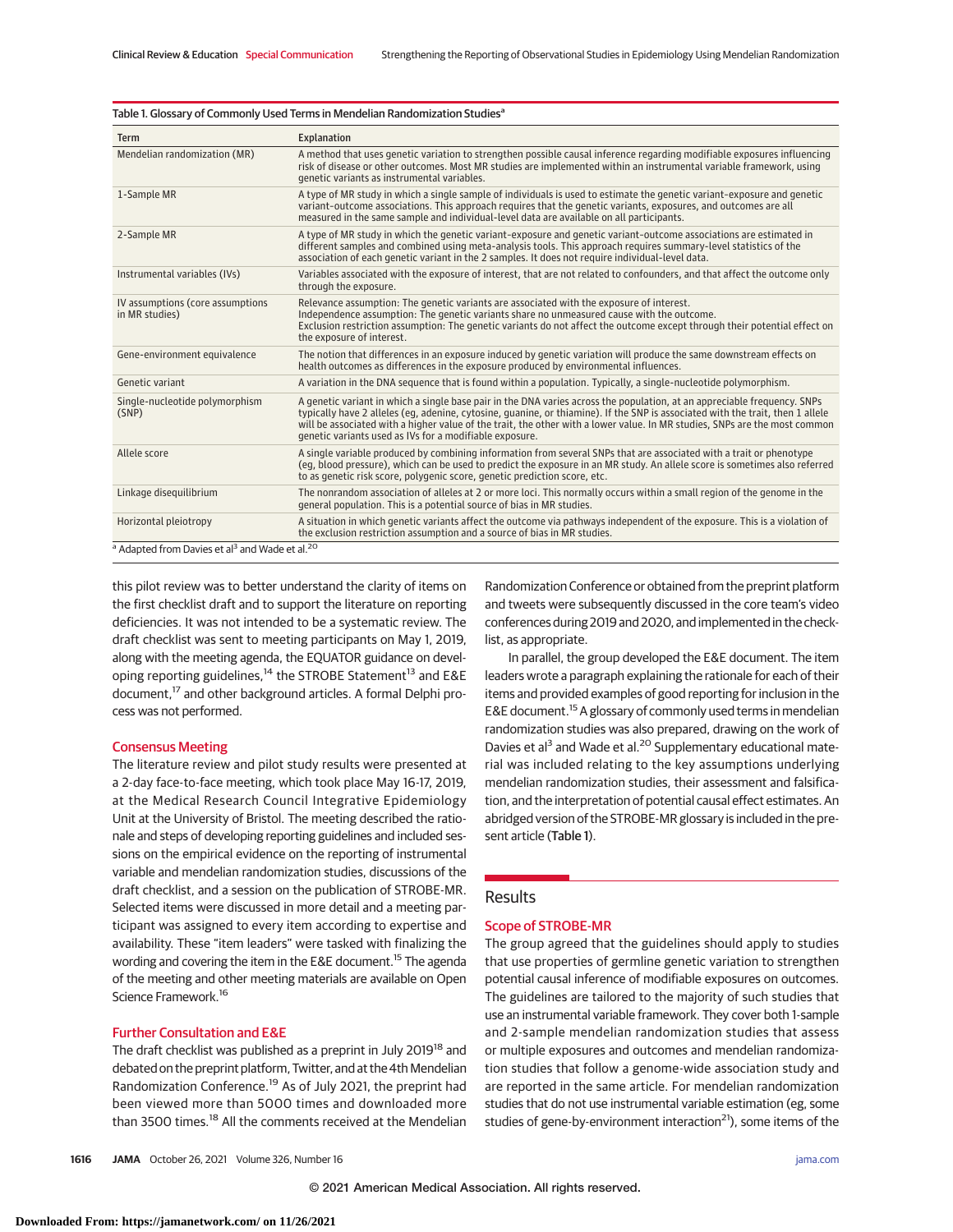STROBE-MR checklist will not be applicable. The STROBE-MR guidelines do not apply to genome-wide association studies, which are covered by STREGA<sup>22</sup> (Strengthening the Reporting of Genetic Association Studies), sequencing studies, expression studies, or the traditional observational epidemiology studies covered by STROBE.<sup>13</sup>

# Literature Review and Test of Draft Checklist

The literature review identified only a few articles that specifically addressed the reporting of instrumental variable or mendelian randomization studies. Most articles were reviewed before the May 2019 meeting<sup>10-12,23,24</sup> and discussed at the meeting. Two more recent articles published after the meeting were also reviewed.<sup>25,26</sup> Systematic reviews of reporting quality in mendelian randomization studies indicate that many reports of mendelian randomization studies do not clearly state or examine the various assumptions of mendelian randomization methods and report insufficient details on the data sources.<sup>10-12</sup> Testing the draft checklist on the sample of 20 mendelian randomization articles published in 2018 confirmed these deficiencies. For example, none of the 10 2-sample mendelian randomization studies described the underlying exposure and outcome study populations in detail, compared them, or discussed sample overlap. Only 10 studies (50%) reported efforts to test and correct for possible pleiotropy. Details on the imputation of missing genetic data or minor allele frequency cutoffs were missing in 11 of the 20 articles reviewed (55%). Information on the strength of genetic instrument was reported in 10 (50%) of the 20 studies. Ten (50%) of the surveyed publications lacked a discussion of clinical or public health relevance, and 13 (65%) did not address the generalizability of the study results. The pilot testing of the draft checklist informed discussions on revising and refining the STROBE-MR checklist and helped assess clarity of the items. The presentation on the reviewmade at themeeting is available onOpen Science Framework.<sup>16</sup>

#### STROBE-MR Checklist

The STROBE-MR checklist consists of 20 items (Table 2) that should be addressed when reporting a mendelian randomization study. Similar to the STROBE checklist, $13$  the items are grouped into sections Title and Abstract (item 1), Introduction (items 2-3), Methods (items 4-9), Results (items 10-13), Discussion (items 14-17), and Other Information (items 18-20). Some items contain several subitems related to issues within the same topic. In using the checklist, authors should address all items and subitems, even if some information will have to be reported in the supplementary materials due to space restrictions.

Compared with the original STROBE checklist,<sup>13</sup> which included 22 items and 18 subitems, STROBE-MR has 2 fewer items (20) but 12 more subitems (30). Only 1 subitem (No. 6d) remained unchanged (Table 2). All other items and subitems were modified to address requirements specific to reporting of mendelian randomization studies. Briefly, as suggested by Hernán,<sup>27</sup> in the Introduction the authors should address whether potential causality between exposure and outcome is plausible, justify why mendelian randomization helps to address the question, and describe the causal hypotheses. In the Methods section, investigators should describe the setting, participants, measurement, quality control and selection of genetic variants, and the

diagnostic criteria for the outcome of interest for each data source used. Authors should state the 3 core instrumental variable assumptions for the main analysis (relevance, independence, and exclusion restriction; see Table 1), state assumptions for any additional or sensitivity analysis, and provide a detailed description of the statistical methods and statistics used.

In the Results section, authors should summarize the number of individuals ateach stage (eg, by using a flow diagram) and the phenotypic exposures and outcomes. The justification for similarity of the genetic variant-exposure associations between the exposure and outcome samples and the overlapping number of individuals in both samples should be reported for 2-sample mendelian randomization studies. Reporting of the main results should include the associations between genetic variant(s) and exposure and between the genetic variant(s) and outcome, as well as the mendelian randomization estimates of the relationship between the exposure and outcome. STROBE-MR gives much emphasis on the transparent reporting of assessments of the validity of the assumptions and sensitivity analyses to assess the robustness of the main results to violations of the assumptions.

In the Discussion section, after summarizing the main results, authors should discuss limitations of the study, focusing on the validity of the instrumental variable assumptions, other sources of potential bias, and imprecision. They should provide a cautious overall interpretation of results and discuss the underlying biological mechanisms that could drive a potential causal relationship between the investigated exposure and the outcome. The clinical or public health policy relevance should be addressed. Under Other Information, authors should provide information to allow others access to the data used and the statistical code needed to replicate the analyses.

# **Discussion**

STROBE-MR was developed to guide authors in reporting mendelian randomization studies, supporting editors and reviewers when considering such studies for publication, and helping readers when critically appraising published articles to decide whether the results are valid and useful. The STROBE checklist was used as the point of departure, thoroughly modifying and adapting it to mendelian randomization studies through an open process in accordance with the guidance for developers of reporting guidelines.<sup>14</sup> The relevant empirical evidence on the reporting of mendelian randomization studies was reviewed, and the first draft of the STROBE-MR checklist was piloted on recently published mendelian randomization studies, with consecutive drafts subjected to anextensive iterative process of consultation. Thus, the checklist presented herein is based on input from a large number of individuals with diverse backgrounds and perspectives. The comprehensive E&E document,<sup>15</sup> which is intended for use alongside the checklist, also benefited greatly from this consultation process.

The publication of the STROBE-MR Statement, together with the E&E document,<sup>15</sup> is a first step toward implementing these reporting guidelines. Next steps include encouraging journals to endorse and support adherence to this guideline, for example, by making materials available on the EQUATOR Network website.<sup>28</sup> Furthermore, this group will collaborate with researchers to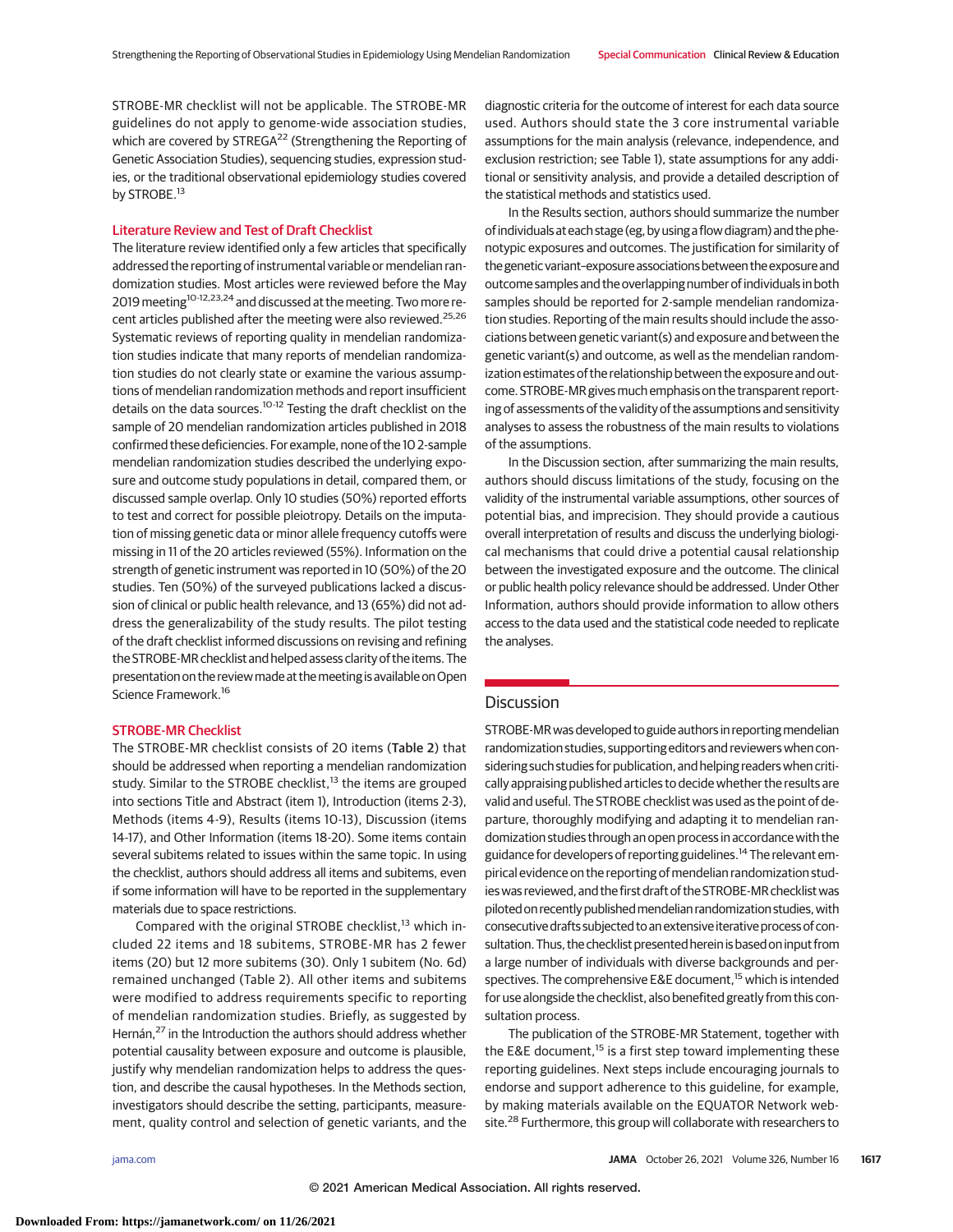| Item No.                  | <b>Section</b>                                  | Checklist item                                                                                                                                                                                                                                   |
|---------------------------|-------------------------------------------------|--------------------------------------------------------------------------------------------------------------------------------------------------------------------------------------------------------------------------------------------------|
| <b>Title and Abstract</b> |                                                 |                                                                                                                                                                                                                                                  |
| $\mathbf{1}$              | Title and abstract                              | Indicate mendelian randomization (MR) as the study's design in the title and/or the abstract if that is a main purpose<br>of the study.                                                                                                          |
| Introduction              |                                                 |                                                                                                                                                                                                                                                  |
| $\overline{2}$            | Background                                      | Explain the scientific background and rationale for the reported study. What is the exposure? Is a potential causal<br>relationship between exposure and outcome plausible? Justify why MR is a helpful method to address the study<br>question. |
| 3                         | Objectives                                      | State specific objectives clearly, including prespecified causal hypotheses (if any). State that MR is a method that,<br>under specific assumptions, intends to estimate causal effects.                                                         |
| <b>Methods</b>            |                                                 |                                                                                                                                                                                                                                                  |
| $\overline{4}$            | Study design<br>and data sources                | Present key elements of the study design early in the article. Consider including a table listing sources of data for all<br>phases of the study. For each data source contributing to the analysis, describe the following:                     |
|                           | a                                               | Setting: Describe the study design and the underlying population, if possible. Describe the setting, locations, and<br>relevant dates, including periods of recruitment, exposure, follow-up, and data collection, when available.               |
|                           | $\mathsf b$                                     | Participants: Report the eligibility criteria and the sources and methods of selection of participants. Report the<br>sample size and whether any power or sample size calculations were carried out prior to the main analysis.                 |
|                           | C                                               | Describe measurement, quality control, and selection of genetic variants.                                                                                                                                                                        |
|                           | d                                               | For each exposure, outcome, and other relevant variables, describe methods of assessment and diagnostic criteria<br>for diseases.                                                                                                                |
|                           | e                                               | Provide details of ethics committee approval and participant informed consent, if relevant.                                                                                                                                                      |
| 5                         | Assumptions                                     | Explicitly state the 3 core instrumental variable (IV) assumptions for the main analysis (relevance, independence,<br>and exclusion restriction), as well assumptions for any additional or sensitivity analysis.                                |
| 6                         | Statistical methods:<br>main analysis           | Describe statistical methods and statistics used.                                                                                                                                                                                                |
|                           | a                                               | Describe how quantitative variables were handled in the analyses (ie, scale, units, model).                                                                                                                                                      |
|                           | b                                               | Describe how genetic variants were handled in the analyses and, if applicable, how their weights were selected.                                                                                                                                  |
|                           | $\mathsf C$                                     | Describe the MR estimator (eg, 2-stage least squares, Wald ratio) and related statistics. Detail the included<br>covariates and, in case of 2-sample MR, whether the same covariate set was used for adjustment in the 2 samples.                |
|                           | d                                               | Explain how missing data were addressed.                                                                                                                                                                                                         |
|                           | e                                               | If applicable, indicate how multiple testing was addressed.                                                                                                                                                                                      |
| 7                         | Assessment of assumptions                       | Describe any methods or prior knowledge used to assess the assumptions or justify their validity.                                                                                                                                                |
| 8                         | Sensitivity analyses<br>and additional analyses | Describe any sensitivity analyses or additional analyses performed (eg, comparison of effect estimates from different<br>approaches, independent replication, bias analytic techniques, validation of instruments, simulations).                 |
| 9                         | Software and<br>preregistration                 |                                                                                                                                                                                                                                                  |
|                           | a                                               | Name statistical software and package(s), including version and settings used.                                                                                                                                                                   |
|                           | $\mathsf b$                                     | State whether the study protocol and details were preregistered (as well as when and where).                                                                                                                                                     |
| <b>Results</b>            |                                                 |                                                                                                                                                                                                                                                  |
| 10                        | Descriptive data<br>a                           | Report the numbers of individuals at each stage of included studies and reasons for exclusion. Consider use<br>of a flow diagram.                                                                                                                |
|                           | $\mathsf b$                                     | Report summary statistics for phenotypic exposure(s), outcome(s), and other relevant variables (eg, means, SDs,<br>proportions).                                                                                                                 |
|                           | C                                               | If the data sources include meta-analyses of previous studies, provide the assessments of heterogeneity across<br>these studies.                                                                                                                 |
|                           | d                                               | For 2-sample MR:<br>i. Provide justification of the similarity of the genetic variant-exposure associations between the exposure and<br>outcome samples.                                                                                         |
|                           |                                                 | ii. Provide information on the number of individuals who overlap between the exposure and outcome studies.                                                                                                                                       |
| 11                        | Main results                                    |                                                                                                                                                                                                                                                  |
|                           | a                                               | Report the associations between genetic variant and exposure and between genetic variant and outcome, preferably<br>on an interpretable scale.                                                                                                   |
|                           | $\mathsf b$                                     | Report MR estimates of the relationship between exposure and outcome and the measures of uncertainty from the<br>MR analysis, on an interpretable scale, such as odds ratio or relative risk per SD difference.                                  |
|                           | $\mathsf{C}$                                    | If relevant, consider translating estimates of relative risk into absolute risk for a meaningful time period.                                                                                                                                    |
|                           | d                                               | Consider plots to visualize results (eg, forest plot, scatterplot of associations between genetic variants and outcome<br>vs between genetic variants and exposure).                                                                             |
| 12                        | Assessment<br>of assumptions                    |                                                                                                                                                                                                                                                  |
|                           | a                                               | Report the assessment of the validity of the assumptions.                                                                                                                                                                                        |
|                           | $\mathbf b$                                     | Report any additional statistics (eg, assessments of heterogeneity across genetic variants, such as $l^2$ , Q statistic,<br>or E-value).                                                                                                         |

(continued)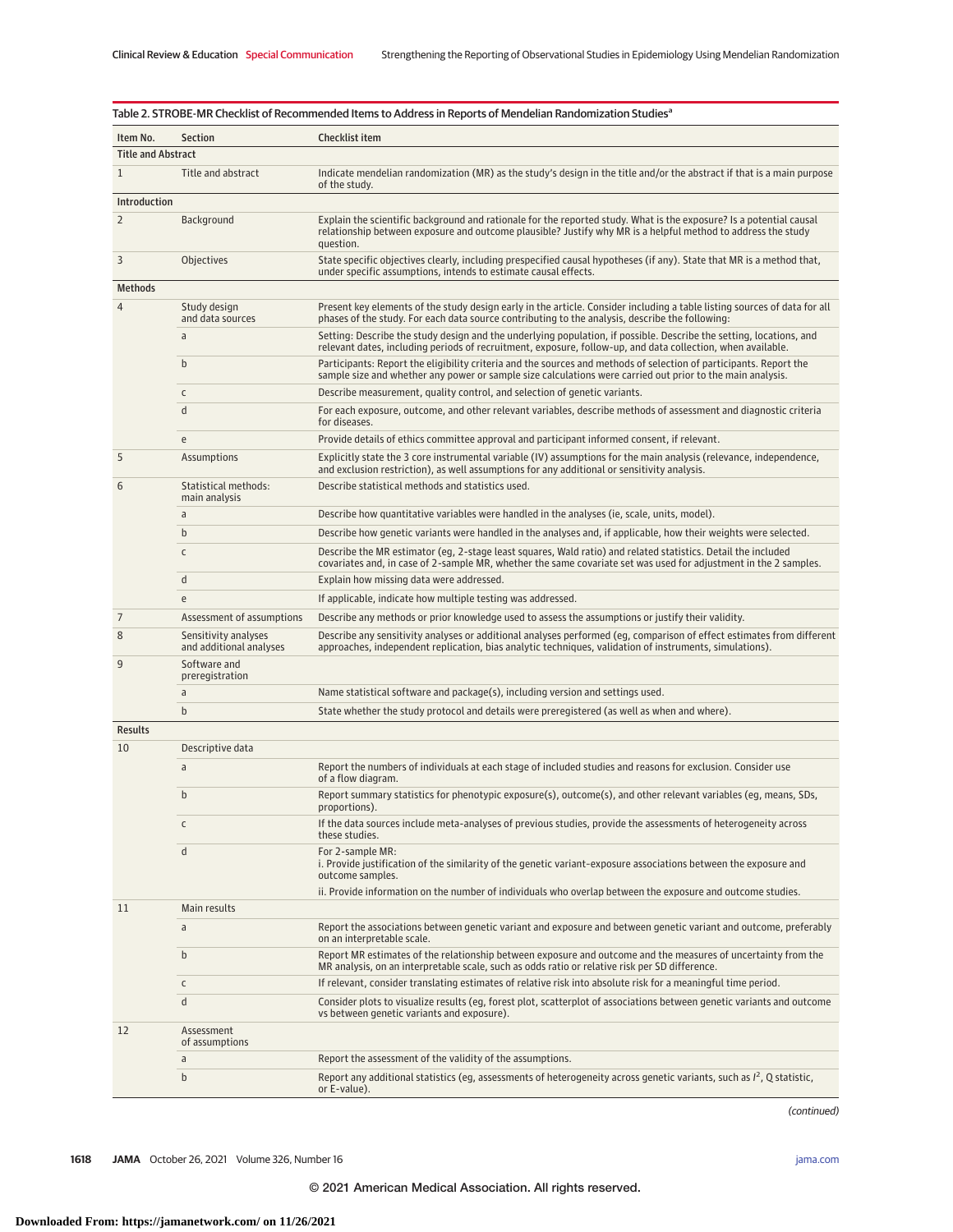| Item No.                 | <b>Section</b>                                  | Checklist item                                                                                                                                                                                                                                                                                                                                              |
|--------------------------|-------------------------------------------------|-------------------------------------------------------------------------------------------------------------------------------------------------------------------------------------------------------------------------------------------------------------------------------------------------------------------------------------------------------------|
| 13                       | Sensitivity analyses<br>and additional analyses |                                                                                                                                                                                                                                                                                                                                                             |
|                          | a                                               | Report any sensitivity analyses to assess the robustness of the main results to violations of the assumptions.                                                                                                                                                                                                                                              |
|                          | $\mathbf b$                                     | Report results from other sensitivity analyses or additional analyses.                                                                                                                                                                                                                                                                                      |
|                          | $\mathsf{C}$                                    | Report any assessment of the direction of the causal relationship (eq. bidirectional MR).                                                                                                                                                                                                                                                                   |
|                          | d                                               | When relevant, report and compare with estimates from non-MR analyses.                                                                                                                                                                                                                                                                                      |
|                          | e                                               | Consider additional plots to visualize results (eq. leave-one-out analyses).                                                                                                                                                                                                                                                                                |
| <b>Discussion</b>        |                                                 |                                                                                                                                                                                                                                                                                                                                                             |
| 14                       | Key results                                     | Summarize key results with reference to study objectives.                                                                                                                                                                                                                                                                                                   |
| 15                       | Limitations                                     | Discuss limitations of the study, taking into account the validity of the IV assumptions, other sources of potential<br>bias, and imprecision. Discuss both direction and magnitude of any potential bias and any efforts to address them.                                                                                                                  |
| 16                       | Interpretation                                  |                                                                                                                                                                                                                                                                                                                                                             |
|                          | a                                               | Meaning: Give a cautious overall interpretation of results in the context of their limitations and in comparison<br>with other studies.                                                                                                                                                                                                                     |
|                          | $\mathsf b$                                     | Mechanism: Discuss underlying biological mechanisms that could drive a potential causal relationship between the<br>investigated exposure and the outcome, and whether the gene-environment equivalence assumption is reasonable.<br>Use causal language carefully, clarifying that IV estimates may provide causal effects only under certain assumptions. |
|                          | $\mathsf{C}$                                    | Clinical relevance: Discuss whether the results have clinical or public policy relevance, and to what extent they<br>inform effect sizes of possible interventions.                                                                                                                                                                                         |
| 17                       | Generalizability                                | Discuss the generalizability of the study results (a) to other populations, (b) across other exposure periods/timings.<br>and (c) across other levels of exposure.                                                                                                                                                                                          |
| <b>Other Information</b> |                                                 |                                                                                                                                                                                                                                                                                                                                                             |
| 18                       | Funding                                         | Describe sources of funding and the role of funders in the present study and, if applicable, sources of funding for the<br>databases and original study or studies on which the present study is based.                                                                                                                                                     |
| 19                       | Data and data sharing                           | Provide the data used to perform all analyses or report where and how the data can be accessed, and reference these<br>sources in the article. Provide the statistical code needed to reproduce the results in the article or report whether<br>the code is publicly accessible and, if so, where.                                                          |
| 20                       | Conflicts of interest                           | All authors should declare all potential conflicts of interest.                                                                                                                                                                                                                                                                                             |

Table 2. STROBE-MR Checklist of Recommended Items to Address in Reports of Mendelian Randomization Studies<sup>a</sup> (continued)

the Equator Network under the Creative Commons Attribution 3.0 Unported (CC BY 3.0) license.

translate the reporting guideline into different languages; the STROBE Statement has been translated from English into Chinese, Spanish, German, Italian, Japanese, Persian, Portuguese, and Greek.28

Mendelian randomization is an active and constantly developing field, and these guidelines will therefore likely require periodic updates. Specifically, it is anticipated that increases in data availability, including from novel global sequencing and genome-wide genotyping, within-family designs, and efforts to link health care databases, may require updates to these guidelines. As methods continue to be developed to address new or existing challenges, the guidelines will also be updated accordingly. This group will continue to monitor the literature to help maintain the guidance, particularly the checklist.

The STROBE-MR Statement should not be interpreted as an attempt to prescribe reporting mendelian randomization studies in a rigid format that codifies style, methods, or terminology. The intention is solely to provide guidance on how to report mendelian randomization research clearlyand comprehensively. The checklist items should be addressed in sufficient detail and with clarity somewhere in an article, but the order and format for presenting information depend on author preferences and journal style. Moreover, reporting guidelines are not recommendations for designing or conducting studies, although they may contribute to improving methodology.<sup>14</sup> While clarity of reporting is a prerequisite to evaluation, the checklist is not an instrument to evaluate mendelian randomization research quality, and it should not be used for this purpose.<sup>29</sup>

#### Limitations

This statement has several limitations. First, the statement attempts to provide comprehensive reporting guidelines and describe their generation, but does not describe all methods that can be used to assess all of the assumptions that are required within a mendelian randomization study. Nevertheless, the major assumptions and commonly used methods to assess their validity have been described. Second, as with any consensus document, feedback from the community has been sought and incorporated, and future iterations of this document will be updated to incorporate further feedback from individuals interested in undertaking and interpreting mendelian randomization studies. Thus, the process of properly describing and reporting mendelian randomization studies is an evolving field and will be updated as appropriate. Third, a systematic review has not been undertaken to better understand reporting deficiencies in mendelian randomization studies.

# **Conclusions**

STROBE-MR provides guidelines for reporting mendelian randomization studies. Improved reporting of these studies could facilitate their evaluation by editors, peer reviewers, researchers, clinicians, and other readers, and enhance the interpretation of their results.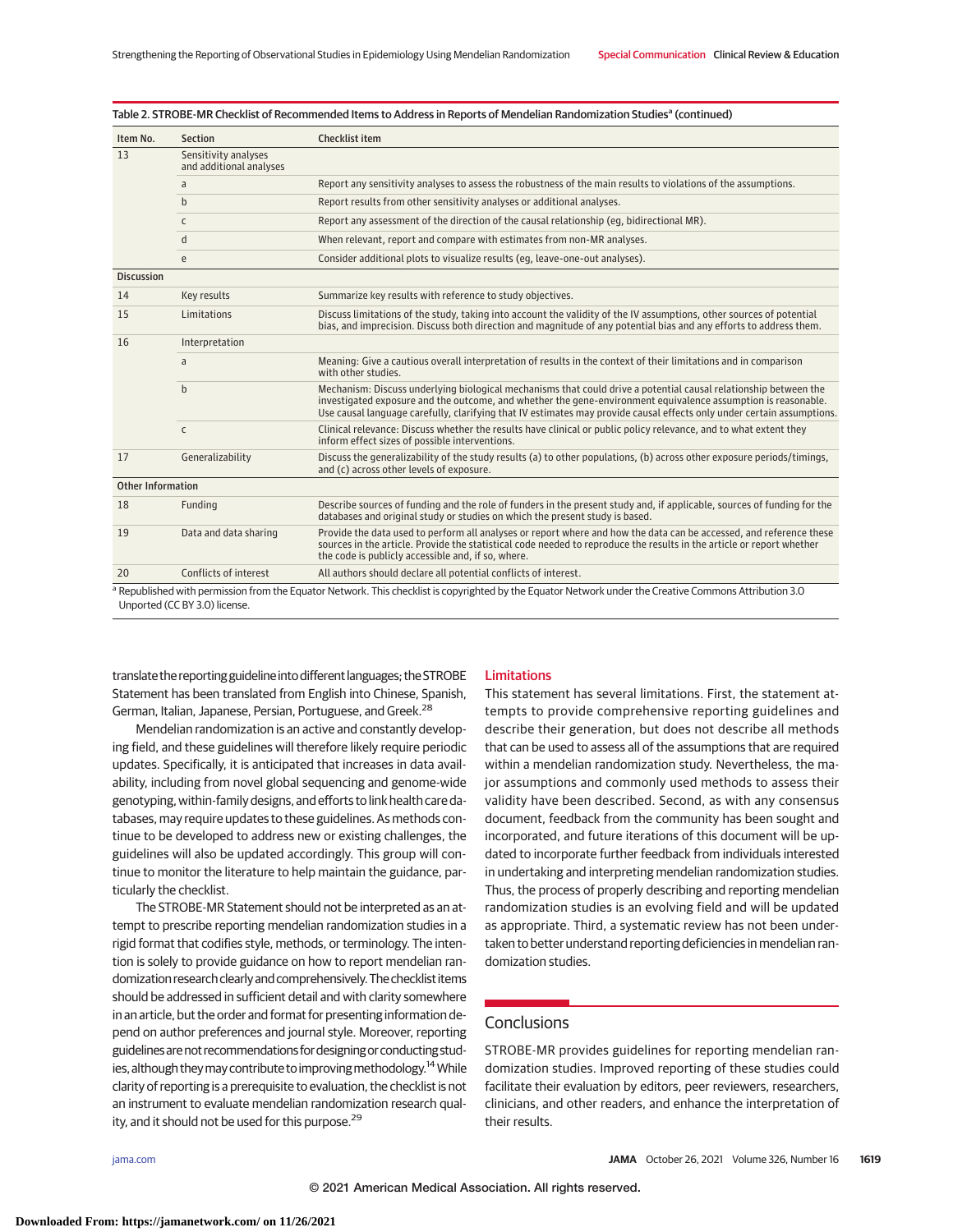#### ARTICLE INFORMATION

**Accepted for Publication:** September 24, 2021.

**Author Affiliations:** Institute of Social and Preventive Medicine, University of Bern, Bern, Switzerland (Skrivankova, Egger); Medical Research Council Integrative Epidemiology Unit, University of Bristol, Bristol, United Kingdom (Richmond, Woolf, Yarmolinsky, Davies, Timpson, Davey Smith); Population Health Sciences, Bristol Medical School, University of Bristol, Bristol, United Kingdom (Richmond, Yarmolinsky, Davies, Higgins, Timpson, Davey Smith, Egger); Department of Psychological Science, University of Bristol, Bristol, United Kingdom (Woolf); K.G. Jebsen Center for Genetic Epidemiology, Department of Public Health and Nursing, NTNU, Norwegian University of Science and Technology, Norway (Davies); Department of Epidemiology, Erasmus MC, Rotterdam, the Netherlands (Swanson); Department of Epidemiology, Harvard T.H. Chan School of Public Health, Boston, Massachusetts (VanderWeele); NIHR Bristol Biomedical Research Centre, Bristol, United Kingdom (Higgins, Davey Smith); Nutrition and Metabolism Branch, International Agency for Research on Cancer (IARC/WHO), Lyon, France (Dimou); MRC Epidemiology Unit, University of Cambridge, Cambridge, United Kingdom (Langenberg); Berlin Institute of Health at Charité– Universitätsmedizin Berlin, Berlin, Germany (Langenberg);JAMA, Chicago, Illinois (Golub); Department of Medicine, Northwestern University Feinberg School of Medicine, Chicago, Illinois (Golub); Department of Neurology, Brigham and Women's Hospital, Boston, Massachusetts (Loder); Harvard Medical School, Boston, Massachusetts (Loder); BMJ, London, United Kingdom (Loder); Campus Fryslân, University of Groningen, Leeuwarden, the Netherlands (Gallo); Institute of Population Health Sciences, Queen Mary, University of London, London, United Kingdom (Gallo); Department of Medical Statistics, London School of Hygiene and Tropical Medicine, London, United Kingdom (Gallo); Section for Molecular Genetics, Department of Clinical Biochemistry, Rigshospitalet, Copenhagen University Hospital, Copenhagen, Denmark (Tybjaerg-Hansen); Centre for Infectious Disease Epidemiology and Research, University of Cape Town, Cape Town, South Africa (Egger); Departments of Medicine, Human Genetics, Epidemiology, & Biostatistics, Lady Davis Institute, Jewish General Hospital, McGill University, Montreal, Quebec, Canada (Richards); Department of Twin Research and Genetic Epidemiology, King's College London, University of London, London, United Kingdom (Richards).

**Author Contributions:** Drs Skrivankova and Egger had full access to all of the data in the study and take responsibility for the integrity of the data and the accuracy of the data analysis. Drs Davey Smith, Egger, and Richards contributed equally to this article.

Concept and design: Skrivankova, Richmond, Yarmolinsky, Swanson, VanderWeele, Timpson, Dimou, Langenberg, Golub, Tybjaerg-Hansen, Davey Smith, Egger, Richards. Acquisition, analysis, or interpretation of data: Skrivankova, Woolf, Davies, Swanson, Higgins, Dimou, Loder, Gallo, Egger, Richards. Drafting of the manuscript: Skrivankova, Woolf, Yarmolinsky, VanderWeele, Timpson, Dimou, Langenberg, Davey Smith, Egger, Richards.

Critical revision of the manuscript for important intellectual content: Skrivankova, Richmond, Woolf, Yarmolinsky, Davies, Swanson, VanderWeele, Higgins, Dimou, Langenberg, Golub, Loder, Gallo, Tybjaerg-Hansen, Egger, Richards. Statistical analysis: Skrivankova. Obtained funding: Davey Smith, Egger. Administrative, technical, or material support: Skrivankova, Richmond, Woolf, Yarmolinsky, Davey Smith, Egger, Richards. Supervision: Davey Smith, Egger, Richards.

**Conflict of Interests Disclosures:** Dr VanderWeele reported receiving grants from the National Cancer Institute (R01CA222147) during the conduct of the study. Dr Gallo reported reimbursement of travel expenses from the University of Bristol during the conduct of the study. Dr Tybjaerg-Hansen reported consultancies or talks for Akcea, AstraZeneca, Draupnir Bio, Novartis, Sanofi, Silence Therapeutics, and Regeneron. Dr Egger reported receiving grants from the Swiss National Science Foundation (189498) during the conduct of the study. Dr Egger convened the STROBE group and is a member of the CONSORT group. Dr Richards reported receiving personal fees from GlaxoSmithKline and Deerfield Capital and grants from GlaxoSmithKline, Eli Lilly, and Biogen outside the submitted work. No other disclosures were reported.

**Funding/Support:** The STROBE-MR meeting was funded through a Swiss National Science Foundation personal award (Dr Egger, grant No. 17481). Preparatory work was supported by the same award and by the Medical Research Council Integrative Epidemiology Unit (MC\_UU\_00011/1), University of Bristol, Bristol, United Kingdom, and the Institute of Social and Preventive Medicine, University of Bern, Switzerland.

**Role of Funders/Sponsors:** The funders/sponsors had no role in the design and conduct of the study; collection, management, analysis, and interpretation of the data; preparation review, or approval of the manuscript; and decision to submit the manuscript for publication.

**Disclaimer:** Dr Golub, JAMA Deputy Editor, was not involved in the evaluation or review of this manuscript, or in the decision regarding publication. Where authors are identified as personnel of the International Agency for Research on Cancer/World Health Organization, the authors alone are responsible for the views expressed in this article and they do not necessarily represent the decisions, policy, or views of the International Agency for Research on Cancer/World Health Organization. The views expressed in this article are those of the authors and do not necessarily represent those of the Swiss National Science Foundation, National Health Service, the National Institute for Health Research, or the UK Department of Health and Social Care.

**Additional Contributions:** We are grateful to all the colleagues who commented on previous versions of the STROBE-MR checklist. We are also grateful to the Medical Research Council Integrative Epidemiology Unit within the Bristol Medical School, University of Bristol, United Kingdom, for hosting the May 2019 workshop.

#### **REFERENCES**

**1**. Davey Smith G, Ebrahim S. "Mendelian randomization": can genetic epidemiology contribute to understanding environmental determinants of disease? Int J Epidemiol. 2003;32 (1):1-22. doi[:10.1093/ije/dyg070](https://dx.doi.org/10.1093/ije/dyg070)

**2**. Emdin CA, Khera AV, Kathiresan S. Mendelian randomization.JAMA. 2017;318(19):1925-1926. doi: [10.1001/jama.2017.17219](https://jamanetwork.com/journals/jama/fullarticle/10.1001/jama.2017.17219?utm_campaign=articlePDF%26utm_medium=articlePDFlink%26utm_source=articlePDF%26utm_content=jama.2021.18236)

**3**. Davies NM, Holmes MV, Davey Smith G. Reading mendelian randomisation studies: a guide, glossary, and checklist for clinicians. BMJ. 2018;362(362):k601. doi[:10.1136/bmj.k601](https://dx.doi.org/10.1136/bmj.k601)

**4**. Bovijn J, Lindgren CM, Holmes MV. Genetic variants mimicking therapeutic inhibition of IL-6 receptor signaling and risk of COVID-19. Lancet Rheumatol. 2020;2(11):e658-e659. doi[:10.1016/](https://dx.doi.org/10.1016/S2665-9913(20)30345-3) [S2665-9913\(20\)30345-3](https://dx.doi.org/10.1016/S2665-9913(20)30345-3)

**5**. Vaucher J, Keating BJ, Lasserre AM, et al. Cannabis use and risk of schizophrenia: a mendelian randomization study. Mol Psychiatry. 2018;23(5): 1287-1292. doi[:10.1038/mp.2016.252](https://dx.doi.org/10.1038/mp.2016.252)

**6**. Anderson EL, Howe LD, Wade KH, et al. Education, intelligence and Alzheimer's disease: evidence from a multivariable two-sample mendelian randomization study. Int J Epidemiol. 2020;49(4):1163-1172. doi[:10.1093/ije/dyz280](https://dx.doi.org/10.1093/ije/dyz280)

**7**. Davey Smith G. Epigenesis for epidemiologists: does evo-devo have implications for population health research and practice? Int J Epidemiol. 2012; 41(1):236-247. doi[:10.1093/ije/dys016](https://dx.doi.org/10.1093/ije/dys016)

**8**. Greenland S. An introduction to instrumental variables for epidemiologists. Int J Epidemiol. 2000;29(4):722-729. doi[:10.1093/ije/29.4.722](https://dx.doi.org/10.1093/ije/29.4.722)

**9**. Lawlor DA, Harbord RM, Sterne JAC, Timpson N, Davey Smith G. Mendelian randomization: using genes as instruments for making causal inferences in epidemiology. Stat Med. 2008;27(8):1133-1163. doi[:10.1002/sim.3034](https://dx.doi.org/10.1002/sim.3034)

**10**. Swanson SA, Hernán MA. Commentary: how to report instrumental variable analyses (suggestions welcome). Epidemiology. 2013;24(3):370-374. doi[:10.1097/EDE.0b013e31828d0590](https://dx.doi.org/10.1097/EDE.0b013e31828d0590)

**11**. Davies NM, Davey Smith G, Windmeijer F, Martin RM. Issues in the reporting and conduct of instrumental variable studies: a systematic review. Epidemiology. 2013;24(3):363-369. doi[:10.1097/EDE.](https://dx.doi.org/10.1097/EDE.0b013e31828abafb) [0b013e31828abafb](https://dx.doi.org/10.1097/EDE.0b013e31828abafb)

**12**. Boef AGC, Dekkers OM, le Cessie S. Mendelian randomization studies: a review of the approaches used and the quality of reporting. Int J Epidemiol. 2015;44(2):496-511. doi[:10.1093/ije/dyv071](https://dx.doi.org/10.1093/ije/dyv071)

**13**. von Elm E, Altman DG, Egger M, Pocock SJ, Gøtzsche PC, Vandenbroucke JP; STROBE Initiative. Strengthening the Reporting of Observational Studies in Epidemiology (STROBE) statement: guidelines for reporting observational studies. BMJ. 2007;335(7624):806-808. doi[:10.1136/bmj.39335.](https://dx.doi.org/10.1136/bmj.39335.541782.AD) 541782 AD

**14**. Moher D, Schulz KF, Simera I, Altman DG. Guidance for developers of health research reporting guidelines. PLoS Med. 2010;7(2):e1000217. doi[:10.1371/journal.pmed.1000217](https://dx.doi.org/10.1371/journal.pmed.1000217)

**15**. Skrivankova VW, Richmond RC, Woolf BAR, et al. Strengthening the Reporting of Observational Studies in Epidemiology using Mendelian